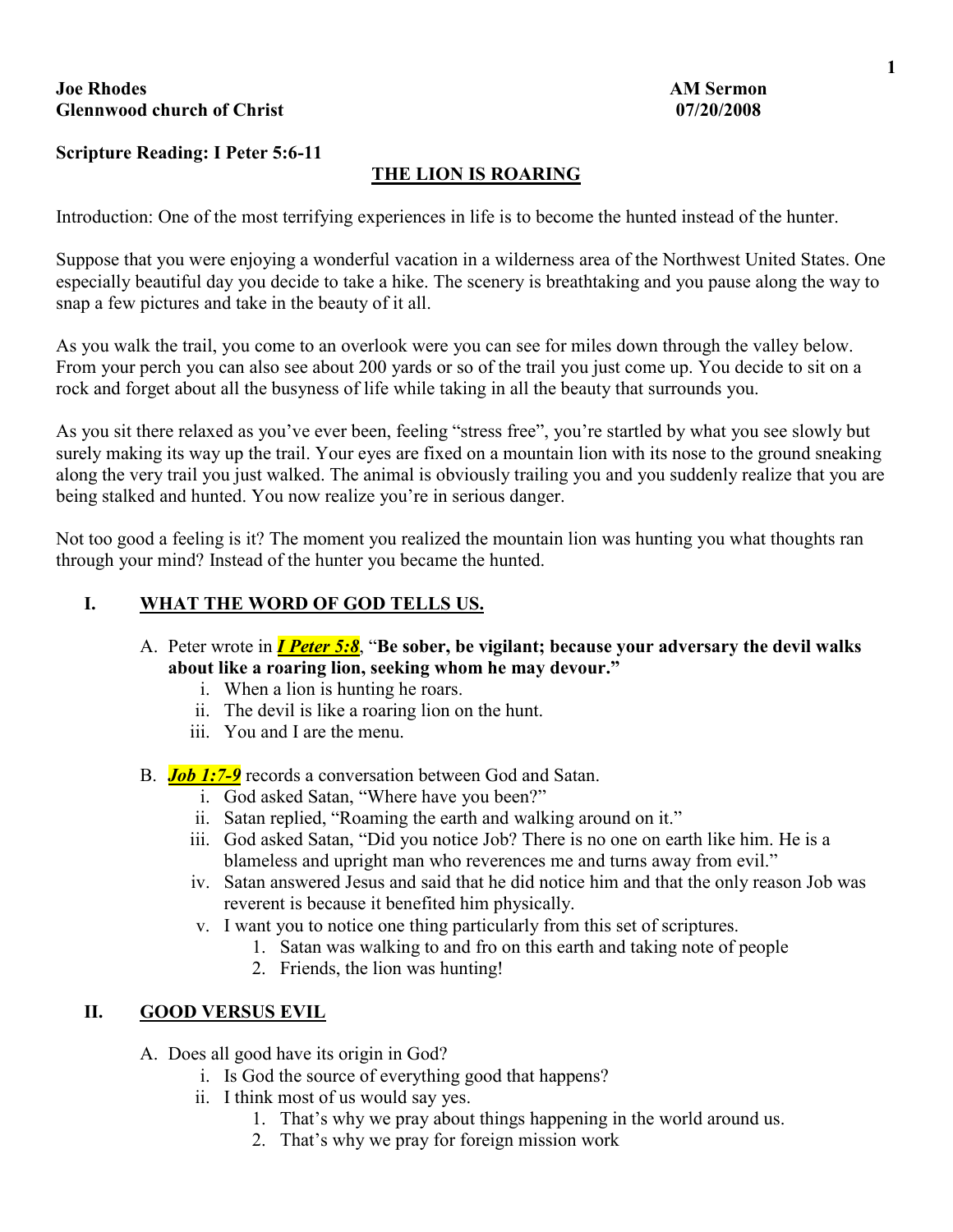- 3. That's why we pray for special needs and special situations anywhere in the world.
- 4. That's why we pray for other people and other congregations.
- iii. We pray for things happening in our world because we believe God is the source of all good and that He coordinates all good within our world.
- B. Does all evil have its origin in Satan?
	- i. Worldwide does Satan coordinate all the evil happening in our world?
	- ii. Do you see all forms of evil as the coordinated activity of Satan, or do you believe these are all just random acts of evil and accidental occurrences?
		- 1. First of all, no evil happens accidentally
		- 2. All evil in all forms is the deliberate act of the great deceiver and father of lies.
	- iii. Evil is linked like an endless coil of chain.
		- 1. Evil in our world encourages and nurtures evil in our nation
		- 2. Evil in our nation encourages and nurtures evil in our society
		- 3. Evil in our society encourages and nurtures evil in our community
		- 4. Evil in our community encourages and nurtures evil in our families
		- 5. Evil in our families encourages and nurtures evil husbands, wives, and teenagers.
		- 6. Evil in the immediate family encourages and nurtures evil in me and you.
	- iv. One of the truly frightening things about evil is the realization that the evil that exists in each of us encourages and nurtures the evil I someone else.

# **III. NO ONE CAN BE FREE FROM ALL EVIL, BUT NONE OF US NEED TO BE HELPLESS VICTIMS.**

- A. The first powerful form of help that can deliver us from the slavery of evil is forgiveness in Christ.
	- i. Regarding forgiveness, John wrote these two statements to Christians:
		- 1. *I John 1:7*, "**But if we walk in the light as He is in the light, we have fellowship with one another, and the blood of Jesus Christ His Son cleanses us from all sin."**
		- 2. *I John 1:9*, "**If we confess our sins, He is faithful and just to forgive us** *our* **sins and to cleanse us from all unrighteousness"**
	- ii. We of ourselves are not capable of eliminating evil from our lives.
	- iii. If we are in Christ, God readily forgives us of all evil as long as we are committed to living a Godly life and are willing to confess our mistakes to God.
- B. The second powerful form of help that can deliver us from the clutches of evil is genuine, earnest resistance.
	- i. James told Christians in *James 4:7-8*, "**Therefore submit to God. Resist the devil and he will flee from you. 8 Draw near to God and He will draw near to you. Cleanse**  *your* **hands,** *you* **sinners; and purify** *your* **hearts,** *you* **double-minded."**
		- 1. God's part is forgiveness and my part is submission to God.
		- 2. Before God can come close to me, I must first choose to be close to God.
		- 3. Satan refuses to stay where he is not wanted.
			- a. If we fight him, God will not let him control our lives.
			- b. This doesn't mean he will stop tempting us.
			- c. And when we yield to temptation all we do is give Satan an open invitation to come wreak havoc on our lives.
			- d. It's a package deal:
				- i. I either submit to God and resist Satan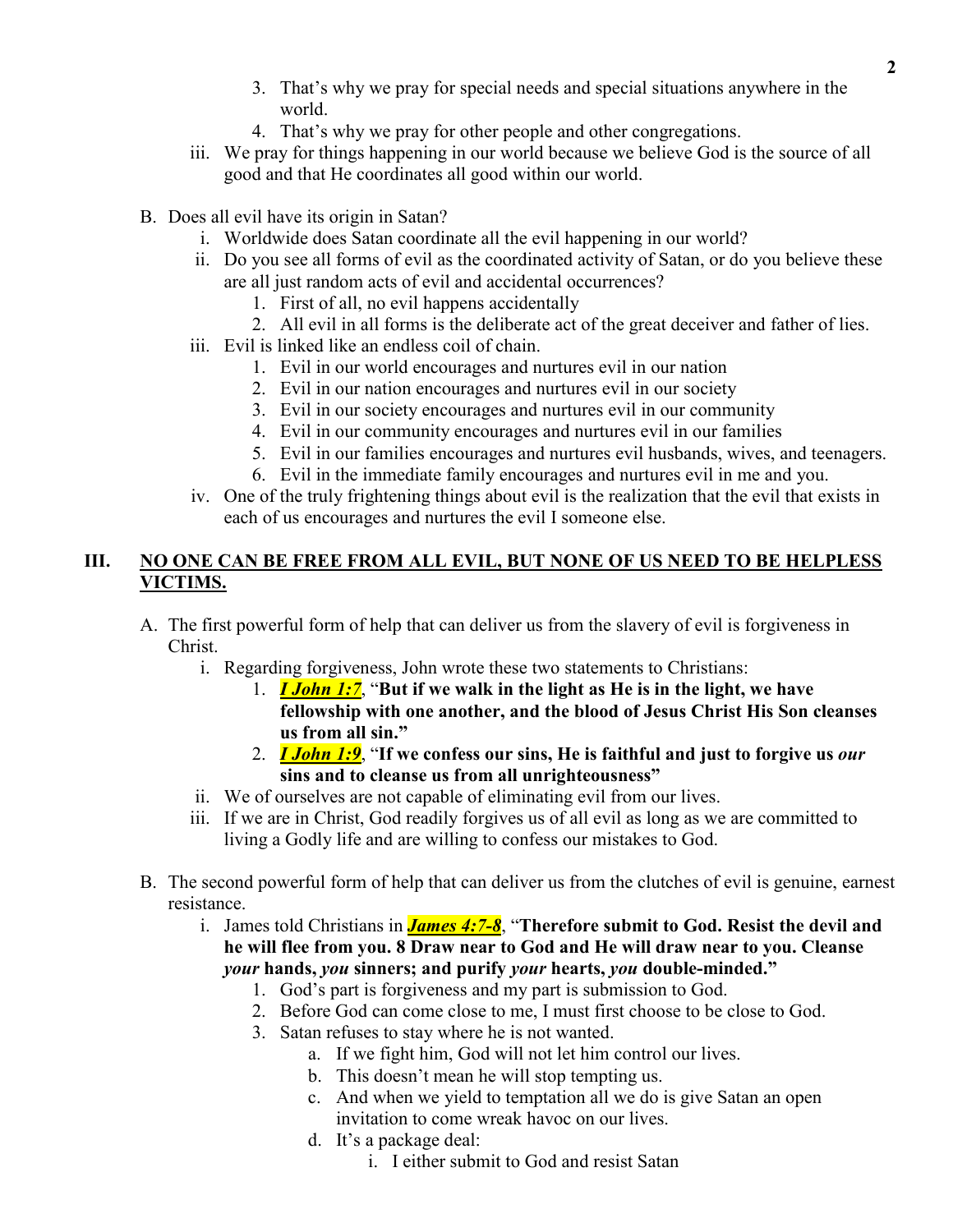# **IV. THINK VERY SERIOUS ABOUT RESISTING SATAN.**

A. If you or I choose to resist Satan, we must know him to resist him.

- B. Consider the obvious with me:
	- i. You cannot live your life by Satan's standards and rules and resist him
	- ii. You cannot love what Satan tells you to love and resist him
	- iii. You cannot look at life through Satan's eyes and resist him
	- iv. You cannot form your concepts on the basis of Satan's perspectives and resist him
	- v. You cannot let Satan define your Christian concepts and resist him.
		- 1. You don't resist Satan by using his definition of repentance.
		- 2. You do not resist Satan by using his definition of conversion, commitment, or faith.
		- 3. You cannot resist Satan by letting him define what loving God is.
- C. If you're serious about resisting Satan and evil in your life:
	- i. You let God define holiness and righteousness and live by His definition.
	- ii. You let God define purity, good, and evil and live by His definitions.
	- iii. You let God define repentance, obedience, faith, and love, and you let His definitions become the concepts that direct your life.

This week if you've watched the news and seen all the evil going on in the world, you heard the lion roaring!

This week if you read the *Tennessean,* then you heard the lion roaring!

This week if you read the arrest reports in the local paper, then you heard the lion roaring!

This week in our congregation, did you hear the lion roaring?

This week in your family, did you hear the lion roaring?

This week in your life, did you hear the lion roaring?

- $\triangleleft$  Satan knows me and you personally.
	- o He is hungry for each of us.
	- o He will swallow us whole and keep on prowling.
	- o You can be certain he will not be satisfied just to swallow us.
- $\div$  Unless we resist him and submit to God, Satan will swallow this congregation.
	- o He will swallow the people we love and he will swallow our children.
	- o Rest assured friends, unless we resist him, he will accept the invitation to eat with us.
	- o When we invite Satan for a fellowship meal, we are on the menu.
- Every waking moment of your life Satan is on the hunt for you.
	- o He's looking for opportunity to destroy you.
	- o That would be horrible if there was no deliverance in Christ Jesus.